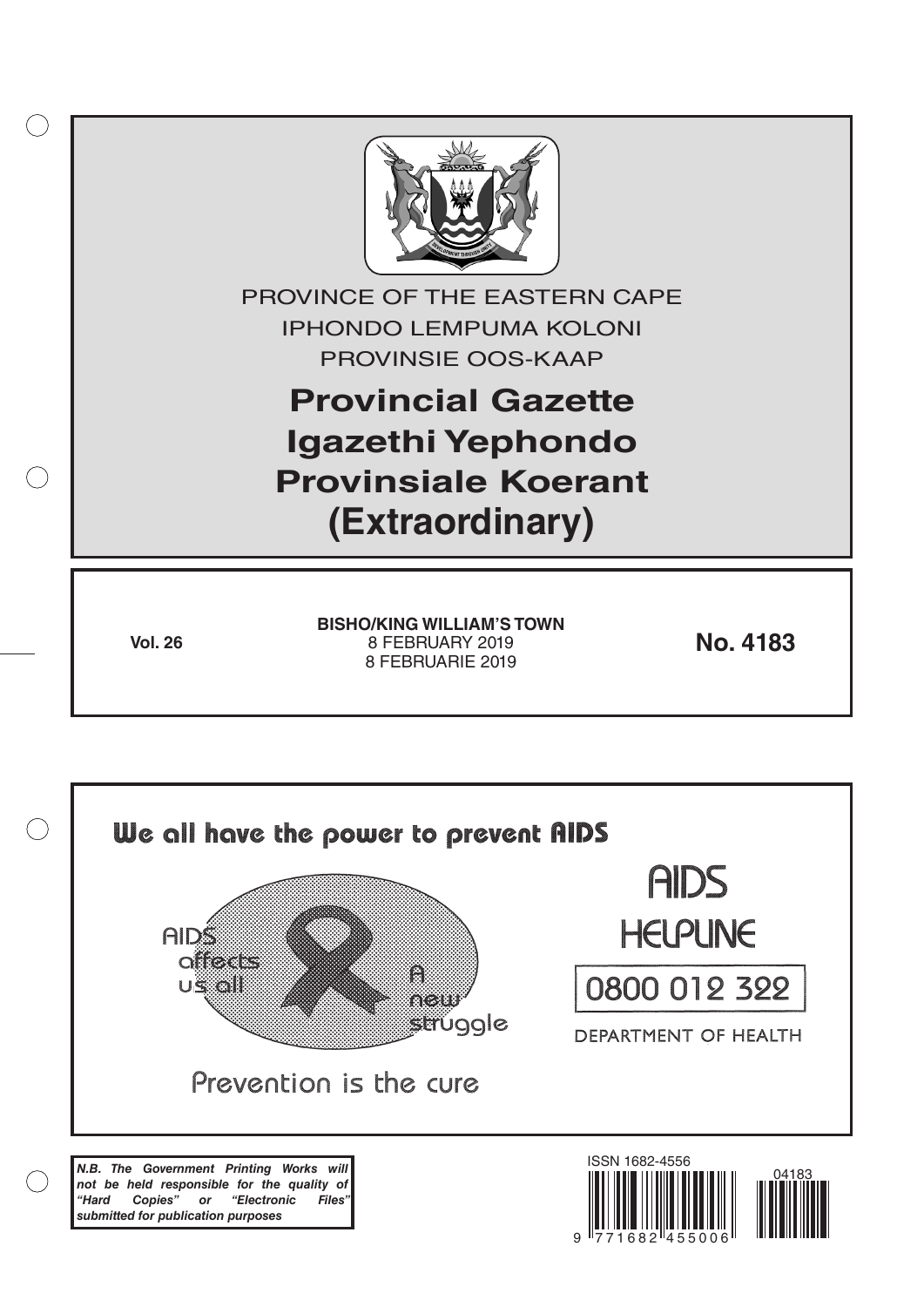## **IMPORTANT NOTICE:**

**The GovernmenT PrinTinG Works Will noT be held resPonsible for any errors ThaT miGhT occur due To The submission of incomPleTe / incorrecT / illeGible coPy.**

**no fuTure queries Will be handled in connecTion WiTh The above.**

## **CONTENTS**

|    |                                                             | Gazette Page |     |
|----|-------------------------------------------------------------|--------------|-----|
|    |                                                             | No.          | No. |
|    | LOCAL AUTHORITY NOTICES . PLAASLIKE OWERHEIDS KENNISGEWINGS |              |     |
| 30 |                                                             | 4183         |     |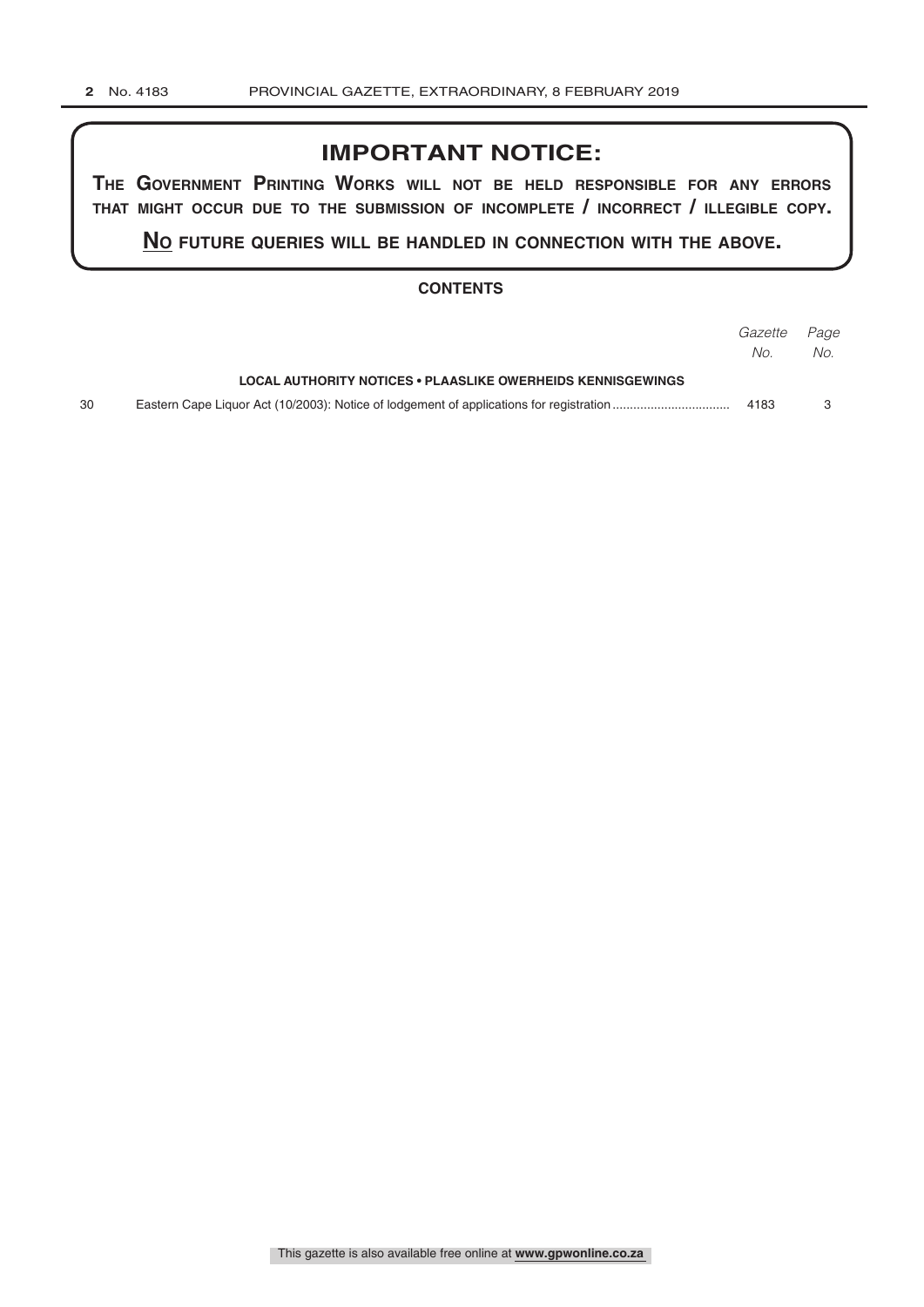# Local Authority Notices • Plaaslike Owerheids Kennisgewings

## **LOCAL AUTHORITY NOTICE 30 OF 2019**

1. CM3 [Reg 4 (1)]

EASTERN CAPE LIQUOR ACT, 2003 (Act No. 10 of 2003) NOTICE OF LODGEMENT OF APPLICATIONS FOR REGISTRATION

Notice is hereby given that the applications for registration, particulars of which appear in the Schedule hereunder, have been lodged with the Board.

Interested parties may, free of charge, inspect any application which appears in the Schedule hereunder and may within twenty one days of this notice, lodge with the Board written representations in support of, or written objections.

#### LERATO RADIKOANYANA EASTERN CAPE LIQUOR BOARD 07 February 2019

#### SCHEDULE

| 1                         |                   | $\overline{2}$                                            | $\overline{3}$                      | 4                            | 5                                                                                                                                   |
|---------------------------|-------------------|-----------------------------------------------------------|-------------------------------------|------------------------------|-------------------------------------------------------------------------------------------------------------------------------------|
| <b>Application Number</b> |                   | Name and number of<br>Ward                                | Kind of registration<br>applied for | Kind of liquor to<br>be sold | Name under which business is to be<br>conducted and particulars of the erf.<br>street or farm                                       |
| 1.                        | REF9204155405086  | Ward 2 Buffalo City<br>Metropolitan Municipality          | On and Off<br>Consumption           | All kinds                    | Tdos Place, 38695 Matthew Goniwe<br>Street, Gompo Extension, East London,<br>5201                                                   |
| 2.                        | REF7512285671084  | Ward 41 Nelson Mandela<br>Metropolitan Municipality       | On and Off<br>Consumption           | All kinds                    | Emacangcini Tavern, Erf 28361, 172<br>Melumzi Street, Joe Slovo West, Port<br>Elizabeth, 6001                                       |
| 3.                        | REF7812105389085  | Ward 14 Emalahleni<br><b>Local Municipality</b>           | On and Off<br>Consumption           | All kinds                    | Mike's Tavern, 395 Sinako Township,<br>Dordrecht, 5435                                                                              |
| 4.                        | REF8704065775081  | Ward 10 Matatiele Local<br>Municipality                   | On and Off<br>Consumption           | All kinds                    | Hlomza<br>Tavern.<br><b>Hlomendlini</b><br>Administrative Area, Matatiele, 4730                                                     |
| 5.                        | REF2009/002745/07 | Ward 37 Buffalo City<br>Metropolitan Municipality         | Off Consumption                     | All kinds                    | Pick n' Pay Liguor, Stone Towers<br>Shopping Centre, 139 Alexander Road,<br>King Williams Town, 5600                                |
| 6.                        | REF5803170942082  | Ward 8 Amahlathi Local<br>Municipality                    | On and Off<br>Consumption           | All kinds                    | Eyardini # Z2, Nonkululeko Location,<br>Ndakana Administrative Area, Stutterheim,<br>4930                                           |
| 7.                        | REF6405215037081  | Ward 5 Blue Crane Route<br><b>Local Municipality</b>      | Off Consumption                     | All kinds                    | Belly's Corner Liquor, Erf no. 31, 15<br>Worchester Street, Somerset East, 5850                                                     |
| 8.                        | REF7510315213083  | Ward 7 Nelson Mandela<br><b>Metropolitan Municipality</b> | Off Consumption                     | All kinds                    | Van Staden's Place, 96 Shauder Avenue,<br>Hollund Park, Port Elizabeth, 6001                                                        |
| 9.                        | REF8510065965089  | Ward 8 Mnguma Local<br>Municipality                       | On and Off<br>Consumption           | All kinds                    | Mente's<br><b>Business</b><br>Alliance<br>Tavern,<br>Ndabakazi<br>Administrative<br>Aream<br>Butterworth, 4960                      |
| 10.                       | REF9405170153086  | Ward 7 Dr Beyers Naude<br>Local Municipality              | On Consumption                      | All kinds                    | Reinet Manor, 1901 Lootsfontein Road,<br>Graaff Reinet, 6280                                                                        |
| 11.                       | REF1997/048440/23 | <b>Buffalo City Metropolitan</b><br>Municipality          | Special Event                       | All kinds                    | RevAfrica, Court Crecent, Esplanade, East<br>London, 5201                                                                           |
| 12.                       | REF2005/131741/23 | Makana Local<br>Municipality                              | Special Event                       | All kinds                    | Quality Craft Distillery, Victoria Girls High<br>School.<br>601<br>Beaufort<br>Street,<br>Grahamstown, 6139                         |
| 13.                       | REF7806095134089  | Nelson Mandela<br><b>Metropolitan Municipality</b>        | Special Event                       | All kinds                    | 2019 S.A. Lifesaving Champs, Newton<br>Park Pool, 11 2 <sup>nd</sup> Avenue & Worraker<br>Street, Newton Park, Port Elizabeth, 6001 |
| 14.                       | REF2003/031929/07 | Nelson Mandela<br><b>Metropolitan Municipality</b>        | <b>Special Event</b>                | All kinds                    | Iron Man South Africa - Hobbie Beach.<br>Hobie<br>Beach,<br>Summerstrand,<br>Port<br>Elizabeth, 6001                                |